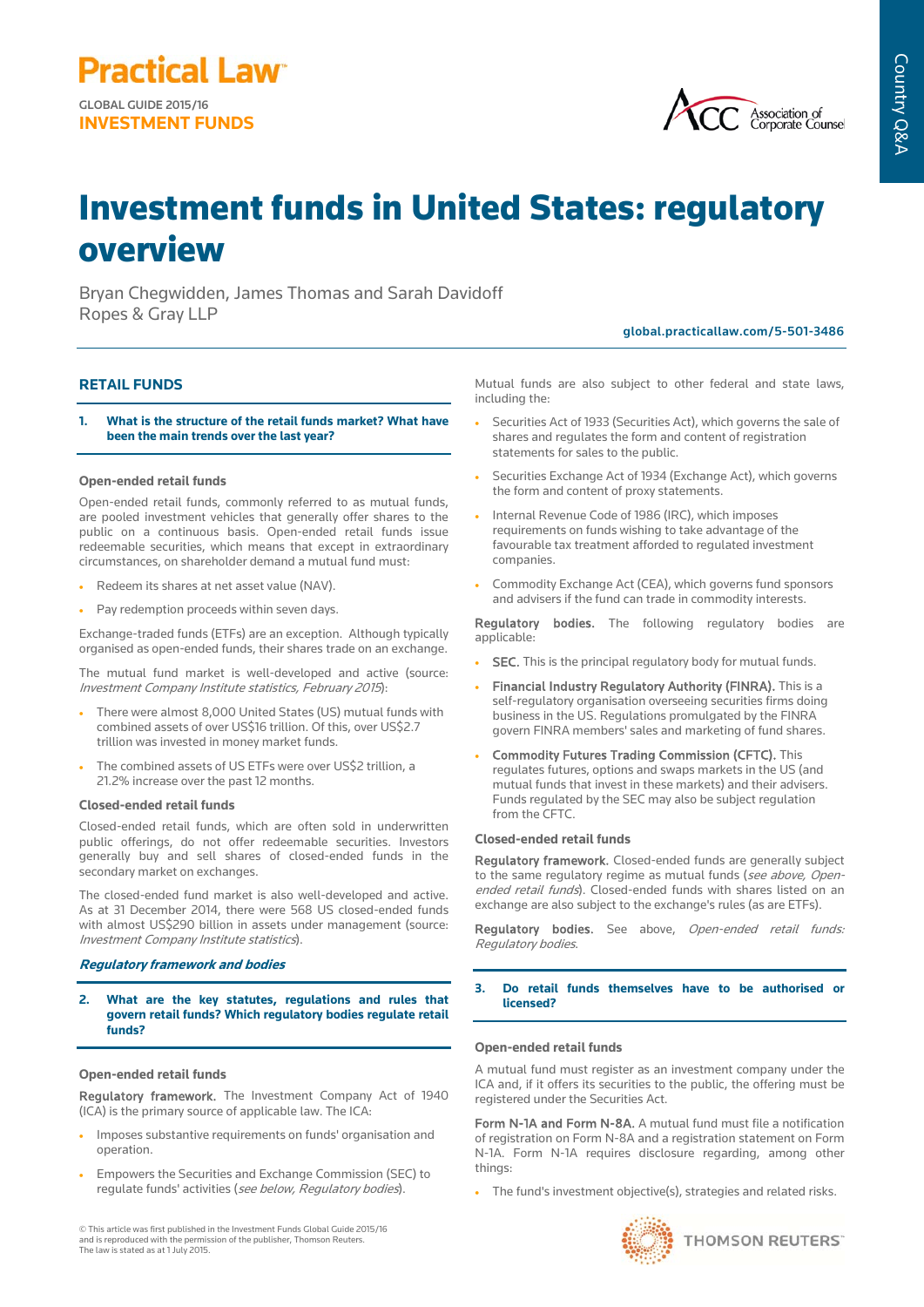- Fees and annual fund operating expenses.
- Performance information.
- The fund's adviser(s).
- How to purchase shares.

SEC review. As part of the registration process, the SEC staff typically reviews and provides comments on a fund's registration statement. Responses to these comments can be incorporated into one or more pre-effective amendments (amendments made before the fund offers shares to the public). Once the SEC staff is satisfied with the form and content of the registration statement, the SEC will either:

- Declare the registration statement to be effective.
- Allow the fund to file an amendment that becomes effective in due course.

Mutual funds can only offer their securities to the public under an effective registration statement.

Registration statement updates. A mutual fund must annually update its registration statement by filing a post-effective amendment on Form N-1A. This updates performance, fee and expense information, as well as any other outdated information. Additionally, most states require mutual funds to make annual notice filings and to pay fees if the fund's shares are sold in that state.

Fees. A mutual fund does not pay any upfront fees to the SEC for filing or amending its registration statement, but typically pays fees annually after the fund's financial year-end. Fees are based on the value of shares sold.

Non-US funds. It is difficult and uncommon for a fund organised outside the US to register as a mutual fund. The ICA prohibits a foreign fund from offering shares in the US except under an exemptive order. The SEC (in special circumstances or arrangements) can grant an exemptive order, provided that:

- It is both legally and practically feasible to enforce effectively the provisions of the ICA against the foreign fund.
- The issuance of the order is otherwise consistent with the public interest and the protection of investors.

The SEC has issued exemptive rules that make it easier for Canadian funds to register under the ICA, subject to conditions. Foreign funds offered in the US may have unfavourable tax consequences for US investors.

CFTC registration. A mutual fund adviser investing in futures, options on commodities or futures, or swaps may be a commodity pool operator (CPO) under the CEA. Previously, many mutual funds relied on an exclusion from the definition of a commodity pool and were therefore exempt from regulation. However, from 31 December 2012, the CFTC has narrowed the scope of this exclusion. Therefore, if a mutual fund is a commodity pool and does not meet certain de minimis trading and marketing thresholds, the mutual fund's investment adviser must register with the CFTC.

# **Closed-ended retail funds**

The registration process for closed-ended funds is generally the same as for mutual funds, except that a closed-ended fund:

- Files its registration statement on Form N-2.
- Is exempt from the requirement to update its registration statement annually if it includes certain information in its annual shareholder reports.
- Must pay upfront filing fees based on the amount of the offering.

FINRA typically must review in advance and raise no objections to the underwriting compensation and related arrangements for the distribution of closed-ended funds' shares. Closed-ended funds that list their shares on an exchange are also subject to the exchanges' registration requirements.

# **Marketing**

# **4. Who can market retail funds?**

# **Open-ended retail funds**

Mutual funds typically offer their shares to the public through a distributor registered with the SEC as a broker-dealer under the Exchange Act. Distributors are also members of FINRA and subject to FINRA's rules and regulations. The distributor purchases shares from the fund and then sells the shares to the public directly or indirectly through financial intermediaries.

The ICA limits the use of fund assets to pay for the distribution of its shares. Generally, a fund cannot use fund assets to finance distribution unless the fund has adopted a written plan under Rule 12b-1 of the ICA. In 2010, the SEC proposed significant changes to Rule 12b-1, but the timing of their enactment remains uncertain. Due to the difficulties in registering a foreign fund with the SEC (see Question  $3$ ), foreign funds are limited to making a private placement in the US.

# **Closed-ended retail funds**

Closed-ended funds typically offer shares through a broker-dealer in a single underwritten public offering. After the public offering, the shares of most closed-ended funds are traded on exchanges. (The shares of most ETFs are also traded on exchanges.) As is the case for open-ended funds (see above, Open-ended retail funds), foreign closed-ended funds are limited to making a private placement in the US.

# **5. To whom can retail funds be marketed?**

# **Open-ended retail funds**

Generally, mutual funds that have registered a public offering of their shares can offer and sell their shares to any investor. However, mutual funds can restrict sales to certain investors, for example to comply with or to avoid the application of certain anti-money laundering laws.

Mutual funds can also adopt policies, such as frequent trading policies, that can result in sales restrictions on certain investors. Additionally, broker-dealers selling the fund's shares can be subject to FINRA requirements regarding the suitability of the fund's shares for a particular investor.

Mutual funds that have not registered a public offering of their shares (including foreign funds, see *Question 3*) may be offered to US persons under a private placement exemption under the Securities Act (see Question 20).

# **Closed-ended retail funds**

See above, Open-ended retail funds.

# **Managers and operators**

# **6. What are the key requirements that apply to managers or operators of retail funds?**

# **Open-ended retail funds**

Mutual fund advisers, including foreign advisers, are subject to the Investment Advisers Act of 1940 (Advisers Act) and the ICA. Among other things, these Acts require a mutual fund adviser to:

- Register as an investment adviser with the SEC.
- Adopt written compliance policies and procedures.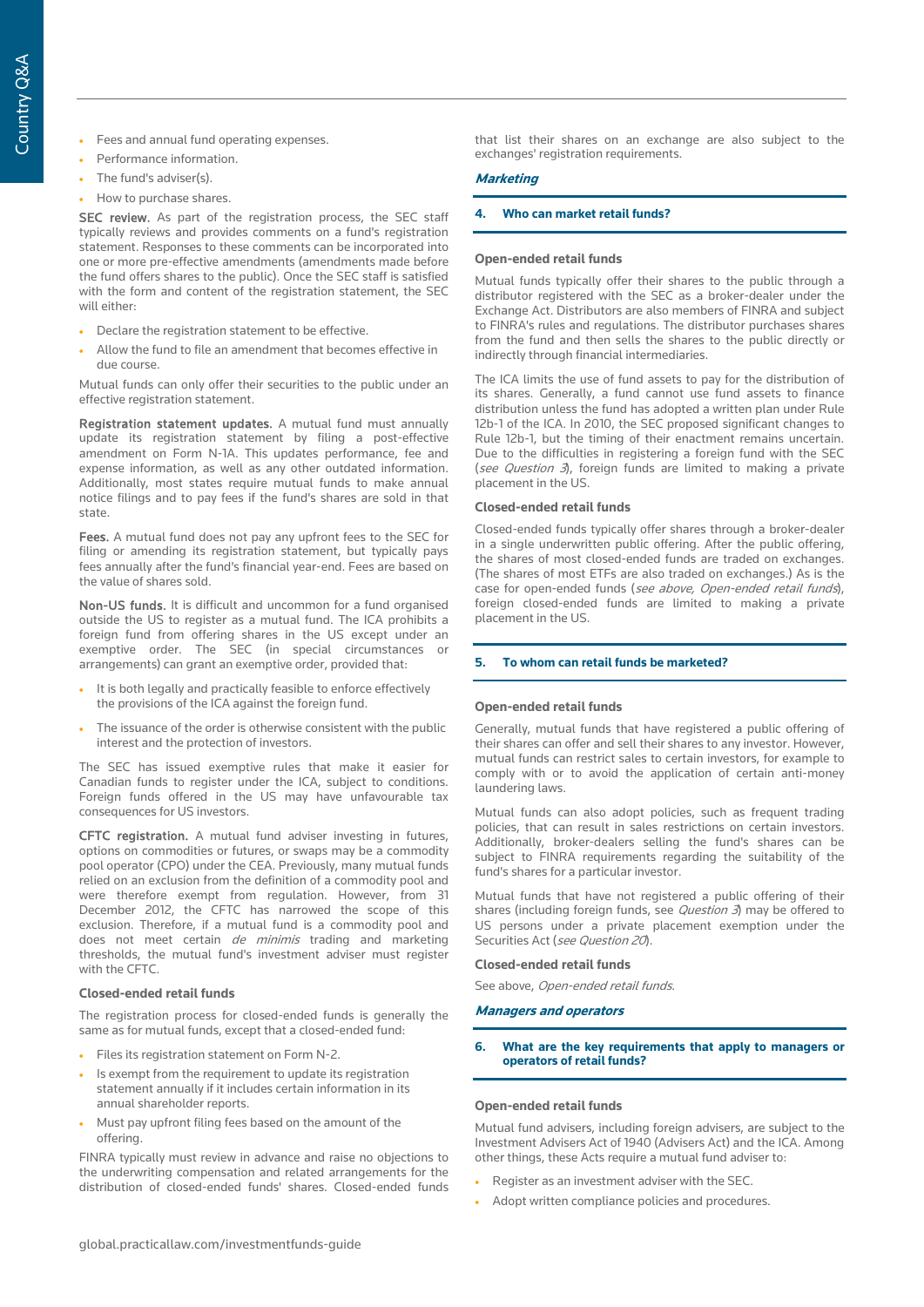- Act in the best interests of its clients.
- File periodic reports with the SEC and maintain certain records.
- Seek the best execution for portfolio transactions.
- Obtain board and shareholder approval of advisory contacts with the fund.

Advisers of mutual funds (including foreign advisers) are subject to the CEA. Depending on the investment programmes of the mutual funds, advisors of mutual funds may be required to register as a CPO or commodity trading adviser with the CFTC (see Questions 3 and  $1\lambda$ .

#### **Closed-ended retail funds**

See above, Open-ended retail funds.

#### **Assets portfolio**

**7. Who holds the portfolio of assets? What regulations are in place for its protection?**

#### **Open-ended retail funds**

A mutual fund must place and maintain its assets with a qualified custodian (ICA), typically either a:

- US bank meeting certain capital requirements.
- Broker-dealer.

If certain conditions are met, the fund can act as its own custodian. Rules under the ICA also permit the use of:

- Securities depositaries.
- Futures commission merchants.
- Commodity clearing organisations.
- For foreign assets:
- government-regulated foreign banks;
- subsidiaries of US banks or bank holding companies;
- foreign securities depositaries.

# **Closed-ended retail funds**

See above, Open-ended retail funds.

#### **Legal fund vehicles**

**8. What are the main legal vehicles used to set up a retail fund and what are the key advantages and disadvantages of using these structures?**

## **Open-ended retail funds**

Legal vehicles. A mutual fund or ETF can be organised as:

- A business or statutory trust.
- A corporation.
- A limited partnership.
- A limited liability company (LLC).
- Another entity under the laws of any US state.

Participants' interests in a fund are commonly referred to as shares. A mutual fund can offer multiple classes of shares, subject to different expenses and offering different services, such as different shareholder servicing or distribution arrangements.

Advantages. In practice, most mutual funds are set up as one of the following:

- Massachusetts business trusts.
- Delaware statutory trusts.
- Maryland corporations.

These forms of organisation are attractive to fund sponsors because they:

- Offer significant governance flexibility.
- Do not require annual shareholder meetings.

Liability and indemnification issues can also influence the fund sponsor's choice of vehicle.

Disadvantages. There are no material disadvantages to the use of these forms of organisation.

#### **Closed-ended retail funds**

Legal vehicles. Closed-ended funds are typically organised in the same manner as open-ended funds (see above, Open-ended retail funds: Legal vehicles). Unlike open-ended funds, closed-ended funds can issue preferred stock, subject to certain conditions.

Advantages. The same advantages apply as for open-ended funds (see above, Open-ended retail funds: Advantages).

Disadvantages. See above, Open-ended retail funds: Disadvantages.

# **Investment and borrowing restrictions**

**9. What are the investment and borrowing restrictions on retail funds?**

#### **Open-ended retail funds**

Mutual funds are subject to many restrictions on investments under the ICA, including:

- Limitations on the maximum investment in a single issuer for diversified funds:
	- in relation to 75% of its assets, a diversified fund cannot invest more than 5% of those assets in a single issuer and cannot acquire more than 10% of the outstanding voting securities of a single issuer;
	- the remaining 25% of the diversified fund's assets are not subject to this limitation and can be invested in a single issuer.
- These limitations do not apply to US government securities and securities of other investment companies.
- Restrictions on transactions with affiliates.
- Limitations on investments in other investment companies, securities-related businesses and illiquid securities.

Money market funds have additional restrictions on portfolio quality, diversification, maturity and liquidity.

A fund must also disclose in its registration statement its investment policy in relation to certain matters, such as the purchase and sale of real estate and commodities. These investment policies cannot be changed without shareholder approval.

A mutual fund is limited in its ability to borrow money. A mutual fund cannot issue senior securities, which the ICA defines as any:

- Bond, debenture, note or similar obligation constituting a security and evidencing indebtedness (although bank borrowings are permitted as described below).
- Stock of a class having priority over any other class as to distribution of assets or payment of dividends.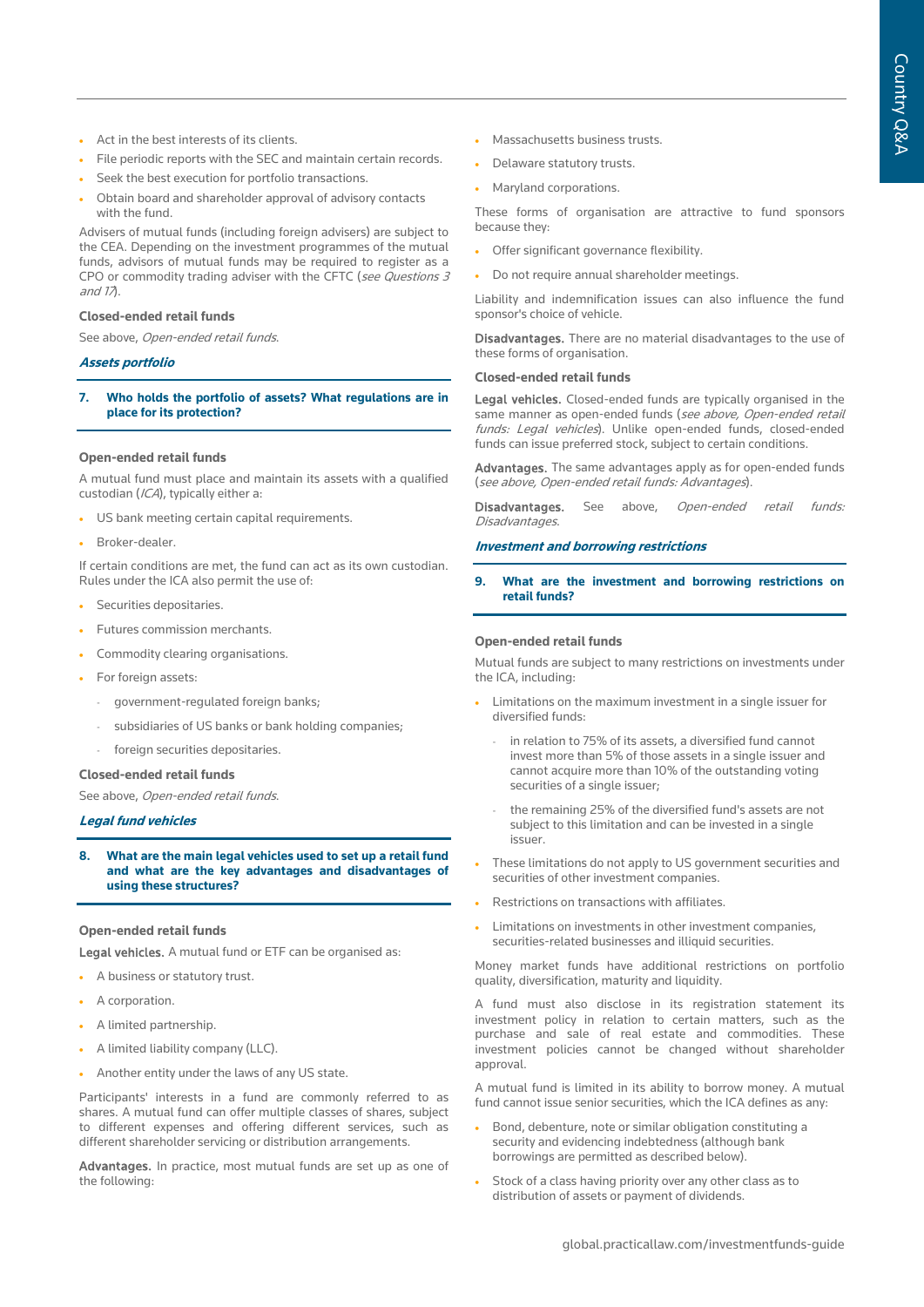A mutual fund can borrow money from a bank, but must maintain certain asset coverage in relation to these borrowings. The SEC is of the view that certain trading practices and derivative instruments must be covered either by asset segregation or offsetting transactions.

#### **Closed-ended retail funds**

Closed-ended funds are generally subject to the same restrictions as mutual funds. However, a closed-ended fund can issue a senior debt security and a senior equity security, subject to asset coverage requirements.

#### **10. Can the manager or operator place any restrictions on the issue and redemption of interests in retail funds?**

#### **Open-ended retail funds**

A manager/operator can place restrictions on the issue of interests in retail funds. For example, a fund can:

- Close (or close a share class) to new purchasers.
- Establish minimum investment amounts.
- Impose front-end, level or deferred sales charges.
- Limit the distribution channels through which shares are sold.
- Limit the ability of frequent traders to purchase shares or limit the number of exchanges an investor can make within a specified period.

A mutual fund cannot suspend redemptions except under unusual circumstances (such as when the New York Stock Exchange is unexpectedly closed or trading is restricted, or the SEC has declared an emergency). However, it can impose a redemption fee of up to 2%.

#### **Closed-ended retail funds**

Closed-ended fund shares are not redeemable at the shareholder's option. However, a closed-ended fund can:

- Impose a sales charge on its initial sale of shares.
- Repurchase its shares, including at a price other than NAV.

#### **11. Are there any restrictions on the rights of participants in retail funds to transfer or assign their interests to third parties?**

#### **Open-ended retail funds**

There are no statutory restrictions on mutual fund investors' rights to transfer or assign their rights to third parties. However, most investors seeking to dispose of their shares either:

- Redeem them.
- In the case of ETFs, sell them on an exchange.

#### **Closed-ended retail funds**

There are no statutory restrictions on closed-ended fund investors' rights to transfer or assign their rights to third parties. However, most investors seeking to dispose of their shares sell them on an exchange.

#### **Reporting requirements**

#### **12. What are the general periodic reporting requirements for retail funds?**

#### **Open-ended retail funds**

Investors. Mutual funds must deliver the following reports to investors:

- A prospectus or summary prospectus.
- Supplements to the fund's prospectus or summary prospectus.
- Annual and semi-annual reports.
- Annual privacy notices.
- Certain tax information.

Regulators. Mutual funds must file the following reports, among others, with the SEC:

- Annual updates to the fund's registration statement on Form N-1A.
- Supplements to the fund's prospectus or summary prospectus.
- Annual and semi-annual reports on Form N-CSR, containing the fund's financial statements and certified by the fund's CEO and CFO.
- Semi-annual reports on Form N-SAR, containing certain regulatory information.
- Quarterly reports on Form N-Q, containing portfolio holdings information and certified by the fund's CEO and CFO.
- Annual reports on Form N-PX regarding the fund's proxy voting record.
- In relation to money market funds, Form N-MFP, containing information regarding a money market fund's portfolio holdings (see Question 15).

Mutual funds can be required to make periodic filings with state securities regulators.

#### **Closed-ended retail funds**

Investors. Closed-ended funds must deliver the same periodic reports to investors as mutual funds (see above, Open-ended retail funds: Investors). A closed-ended fund's annual report typically includes the information that otherwise would be required in an updated Form N-2.

Regulators. Closed-ended funds must file the same periodic reports with the SEC as mutual funds (see above, Open-ended retail funds: Regulators). A closed-ended fund's annual report on Form N-CSR typically includes the information that otherwise would be required in an updated Form N-2.

#### **Tax treatment**

#### **13. What is the tax treatment for retail funds?**

#### **Open-ended retail funds**

Funds. Funds typically seek to qualify as regulated investment companies under the IRC. A regulated investment company is not subject to federal income tax at the fund level on income and gains from investments that are distributed in a timely manner to investors, provided the regulated investment company satisfies certain ongoing qualification tests under the IRC.

Resident investors. Generally, for federal income tax purposes, a fund's distribution of investment income and net short-term capital gains (that is, the excess of net short-term capital gains over net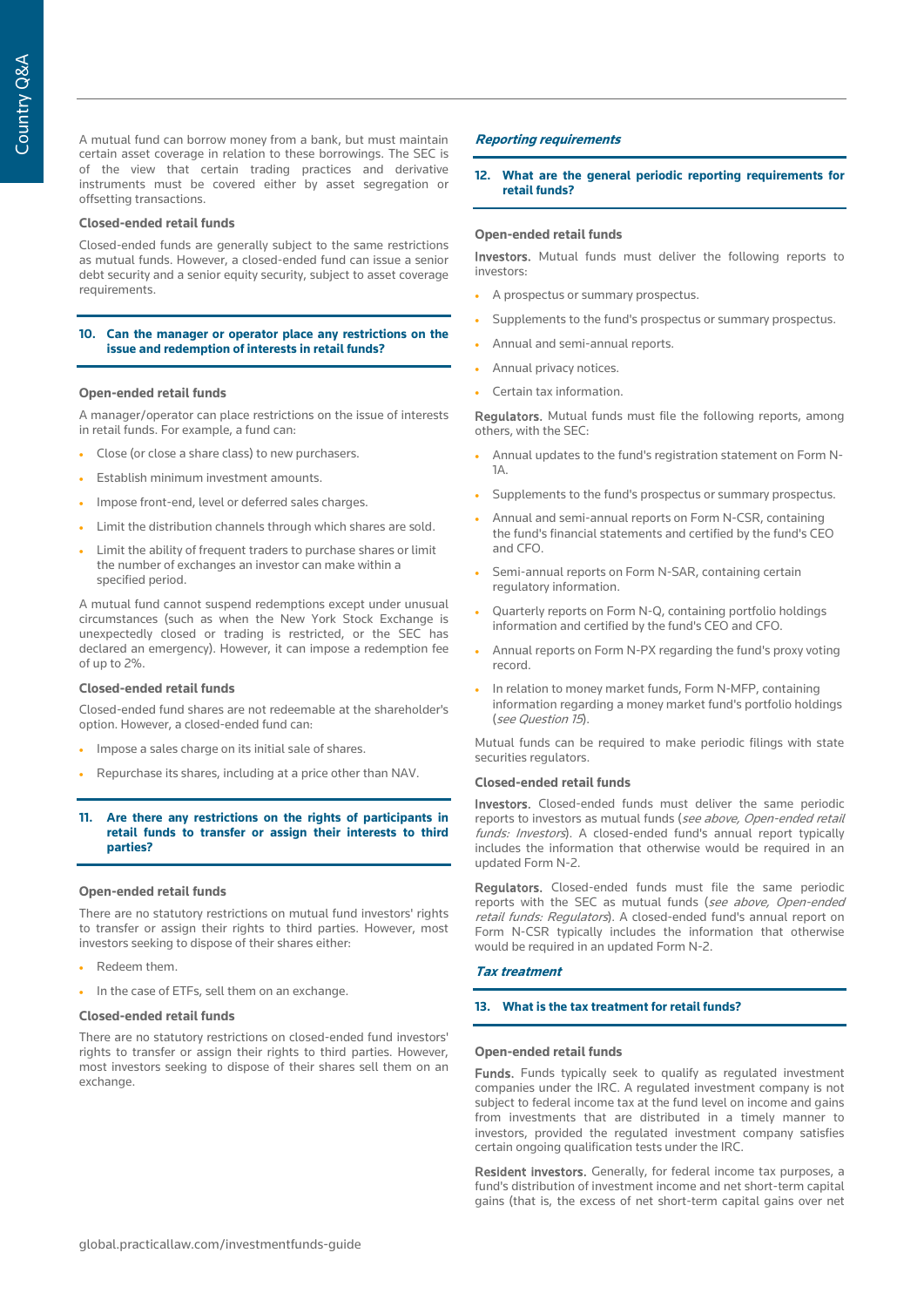long-term capital losses) is taxable to resident investors as ordinary income. Distributions of net capital gain (that is, the excess of net long-term capital gains over net short-term capital losses) that are properly reported by the fund as capital gain dividends are taxable to resident investors as long-term capital gains.

Distributions of investment income reported by the fund as being derived from qualified dividend income are taxable to resident individual investors at the rates applicable to long-term capital gains, provided certain holding period and other requirements are met at both the fund and investor level. Resident investors can also be subject to state and local taxes on any of these distributions. Any gain resulting from an exchange or redemption of fund shares is generally subject to tax as a long-term or short-term capital gain, depending on the period of time the investor held the shares.

Top marginal federal income tax rates for individuals are currently:

- 39.6% for ordinary income and short-term capital gains.
- 20% for long-term capital gains.

In addition, a 3.8% Medicare contribution tax is imposed on the net investment income of certain resident individuals, estates and trusts to the extent their income exceeds certain thresholds. Net investment income generally includes:

- Dividends paid by a fund.
- Any net gain resulting from an exchange or redemption of fund shares.

Non-resident investors. In general, dividends (other than capital gain and, in the case of certain municipal bond funds, exemptinterest dividends) paid to an investor that is not a US person within the meaning of the IRC (non-US investor) are subject to withholding of US federal income tax at a rate of 30% (or any lower applicable treaty rate). Under a special IRC exemption, distributions paid to a non-US investor of US source interest income or net short-term capital gains generally were exempt from withholding, provided the fund reported them as such to investors. This special exemption has expired for taxable years of a fund beginning after 31 December 2014. It is currently unclear whether the US Congress will extend this exemption and what the terms of such an extension would be, including whether such extension would have retroactive effect. Generally, non-US investors are not subject to US federal income tax on gains realised on the exchange or redemption of fund shares.

A separate 30% withholding tax will be payable on distributions by a fund to certain investors that fail to comply with the Foreign Account Tax Compliance Act (FATCA).

Under certain circumstances, resident and non-resident investors will be subject to this tax if they (or any non-US banks or other non-US financial intermediaries through which they own their shares) fail to comply with FATCA (or an applicable intergovernmental agreement), or otherwise fail to provide a fund with appropriate certifications or other documentation concerning their FATCA status, in relation to:

- Dividends paid by a fund; or
- Gross proceeds recognised on the disposition of fund shares.

**Closed-ended retail funds**

Funds. See above, Open-ended retail funds.

Resident investors. See above, Open-ended retail funds.

Non-resident investors. See above, Open-ended retail funds.

#### **Quasi-retail funds**

#### **14. Is there a market for quasi-retail funds in your jurisdiction?**

There are a number of registered investment companies offering so-called "alternative" strategies to investors. Some of these investment companies are made available only to accredited investors or qualified clients (see Question 20), because they are offered in private placements or charge performance fees.

## **Reform**

#### **15. What proposals (if any) are there for the reform of retail fund regulation?**

Recent legal changes potentially affecting retail funds include:

- The 20 May, 2015 proposal of rules, forms and amendments to modernise reporting and disclosure of information, including relating to portfolio holding and risk characterisations for investment companies and advisers.
- The 23 July, 2014 adoption of amendments to the rules governing money market funds, which are meant to reduce the risks associated with a money market fund's portfolio. Key features of the amendments are as follows:
	- require "institutional" prime money market funds to use a floating net asset value;
	- impose default liquidity fees on non-government money market funds when certain conditions are present (unless the fund's board determines otherwise);
	- give money market funds the flexibility to institute liquidity fees and/or redemption gates under certain conditions if the board determines that they are in the best interest of the fund;
	- require additional disclosures regarding the risk factors associated with investing in stable and/or floating net asset value money market funds (including the potential imposition of liquidity fees or redemption gates); and
	- require the filing of new Form N-CR which money market funds must file with the SEC within one business day of the occurrence of certain events (such as the imposition of lifting or liquidity fees or redemption gates).
- The SEC's Office of Compliance Inspections and Examinations has been conducting an examination of practices relating to payments to financial intermediaries, and there is the potential for guidance or other developments in this area.
- The adoption of amendments narrowing the exclusion from the definition of CPOs. Funds investing in the futures, options and swaps markets that do not meet certain de minimis trading and marketing thresholds may be regulated as commodity pools, in which case their investment advisers must register as CPOs and/or commodity trading advisers (CTAs). In addition, funds that do not meet the applicable thresholds are subject to other CFTC requirements (such as disclosure, recordkeeping and reporting requirements).
- The SEC has issued a concept release (an SEC-approved document that poses ideas to the public to solicit their views) on the use of derivatives by investment companies, indicating interest in reconsidering the application of the ICA to funds' use of derivatives.
- The proposal of a new rule and related amendments to replace Rule 12b-1 under the ICA, which would limit cumulative sales charges paid by an investor.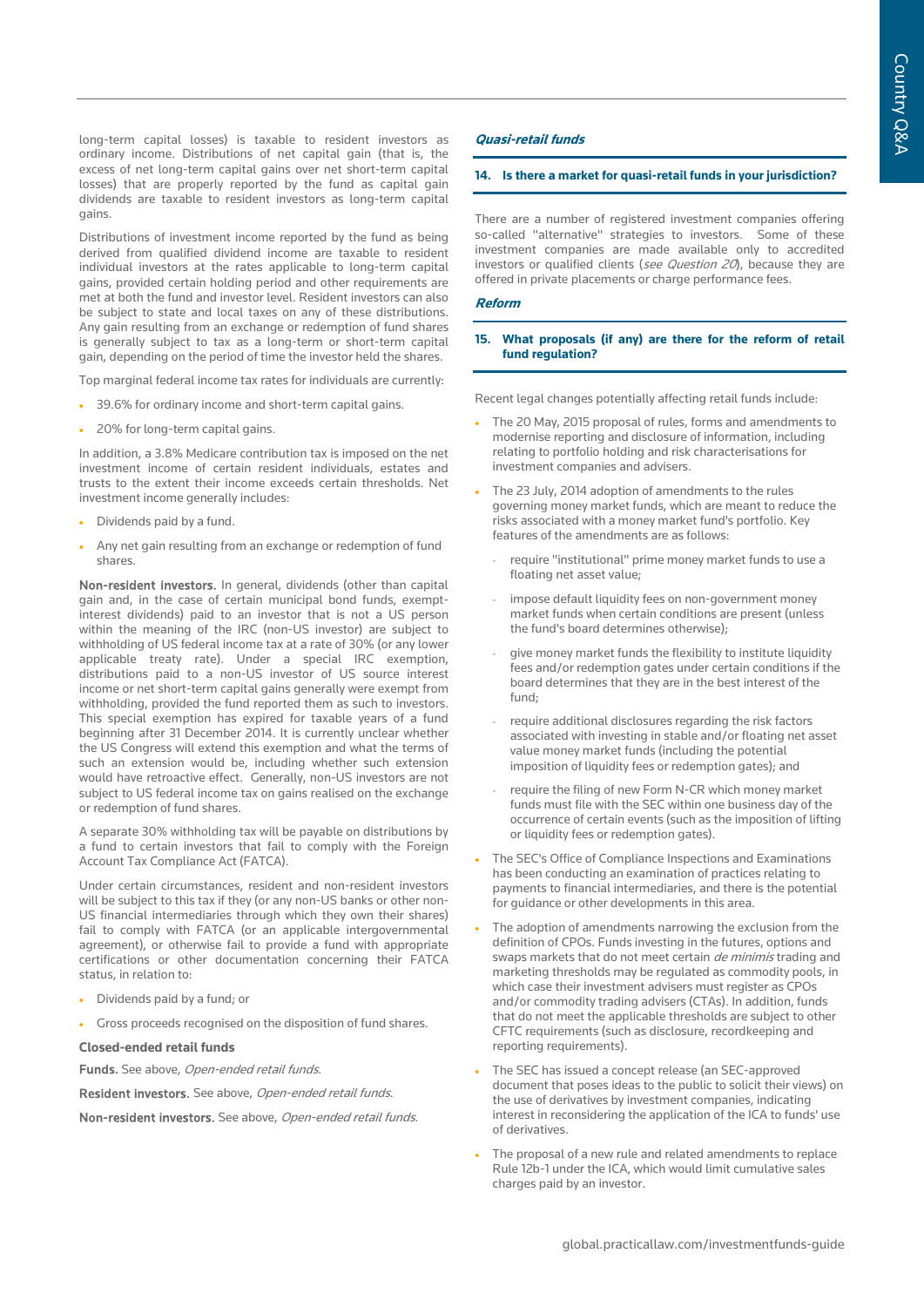The Supreme Court's ruling in Jones v Harris Associates LP (130) S.Ct. 1418 (U.S. 2010)), which established the standard governing claims of excessive fees under the ICA.

#### **HEDGE FUNDS**

#### **16. What is the structure of the hedge funds market? What have been the main trends over the last year?**

The US hedge fund market is well developed and actively populated by many managers, funds and high net-worth and institutional investors. US hedge fund managers also manage significant assets of non-US investors. As of the end of Q1 2015, total industry assets reached an estimated US\$2.94 trillion (source: Hedge Fund Research).

Hedge funds generally experienced a mixed performance in 2014, with returns estimated to be 4.19% for the 2014 calendar year (source: Hedge Fund Intelligence Global Index - Composite).

Following the coming into force of AIFMD, US marketing in EU jurisdictions involves considerably more compliance time and cost. Private placement in some EU states is still permissible, but a combination of requirements derived from AIFMD (in particular, AIFMD "Annex IV" regulatory reporting and annual remuneration disclosure) and enhanced local laws (in particular, the requirement to appoint a depositary to the fund when marketing in Germany, Denmark or Spain) has increased the cost. The AIFMD does not apply if the investor invests at its own initiative, a reverse enquiry may be a viable route, although its perimeters are unclear.

The SEC has continued to focus on insider trading issues. A recent decision in United States v. Newman, 2014 WL 6911278 (2d Cir. Dec. 10, 2014) will make it more difficult for the government to prove tippee liability, where the Second Circuit held that tippee liability requires, among other things, that a personal benefit of some consequence be received by the tipper in exchange for confidential information and the tippee's knowledge that such a benefit had been conferred on the tipper.

# **Regulatory framework and bodies**

#### **17. What are the key statutes and regulations that govern hedge funds in your jurisdiction? Which regulatory bodies regulate hedge funds?**

#### **Regulatory framework**

The Advisers Act is the primary source of law applicable to hedge fund managers. The Advisers Act imposes substantive requirements on advisers and empowers the SEC to regulate advisers' activities. In addition to the statutes described in Question <sup>2</sup>, hedge funds and their managers may be subject to other federal and state laws, including the:

- Employee Retirement Income Security Act 1974 (ERISA), which governs the management of investments by "benefit plan investors" (including pension fund money and individual retirement accounts).
- CEA, which regulates hedge fund managers if the fund invests in futures, options and/or swaps.
- Dodd-Frank Wall Street Reform and Consumer Protection Act (Dodd-Frank), which, among other things:
	- substantially altered the registration and reporting schemes under the Advisers Act;
	- placed new restrictions on banks under the newly adopted Volcker Rule; and
- imposed new requirements on over-the-counter (OTC) derivatives markets and transactions, including increased transparency.
- Privacy rules adopted by the SEC and the Federal Trade Commission (FTC) under Regulation S-P, Regulation S-AM and similar FTC rules, which prohibit hedge fund managers from disclosing certain non-public personal information about individual fund investors and require protection of such information.
- FINRA rules, which govern a hedge fund's ability to purchase equity securities sold in initial public offerings.

#### See also Question 28.

Hedge funds are typically eligible for an exemption from registration under certain federal securities laws, including the ICA and Securities Act (see Question 20).

#### **Regulatory bodies**

The SEC regulates the activity of advisers to funds (see above, Regulatory framework). The CFTC regulates advisers and The CFTC regulates advisers and operators of funds that invest in futures, options and/or swaps. Also, the US Department of Labor regulates the activity of advisers to funds that are subject to ERISA. Finally, hedge funds are subject to the requirements of the US Office of Foreign Assets Control (OFAC), which requires advisers to ensure that their funds do not permit investments from individual investors, or in particular jurisdictions, on the OFAC list.

#### **18. How are hedge funds regulated (if at all) to ensure compliance with general international standards of good practice?**

#### **Risk**

Several federal regulators, including the Financial Stability Oversight Council, the Federal Reserve Board of Governors, the CFTC and the SEC, monitor systemic risk of financial institutions including hedge funds (Dodd-Frank). Also, the US Foreign Corrupt Practices Act of 1977 prohibits advisers and their hedge funds from offering any improper payments to foreign officials in order to obtain their business. Fund offering documents typically list risk factors related to an investment in the fund.

#### **Valuation and pricing**

The SEC emphasises valuation and pricing. Funds generally value securities in accordance with US generally accepted accounting principles (GAAP).

#### **Systems and controls**

All registered advisers must adopt and implement written policies and procedures reasonably designed to prevent violations of the Advisers Act and its rules (Advisers Act).

#### **Insider dealing and market abuse**

Hedge fund managers must not engage in market manipulation and insider trading (Securities Act, Exchange Act and Dodd-Frank). Registered advisers must adopt and implement written policies and procedures designed to prevent insider trading.

# **Transparency**

Limited reporting of public securities holdings is required (see Question 23). The SEC can also require additional reporting, including by prescribing disclosure rules for use in the assessment of systemic risk (Dodd-Frank) (see below, Short selling). In addition, the SEC has the authority to conduct routine, cause and sweep examinations of registered advisers (see Question 28).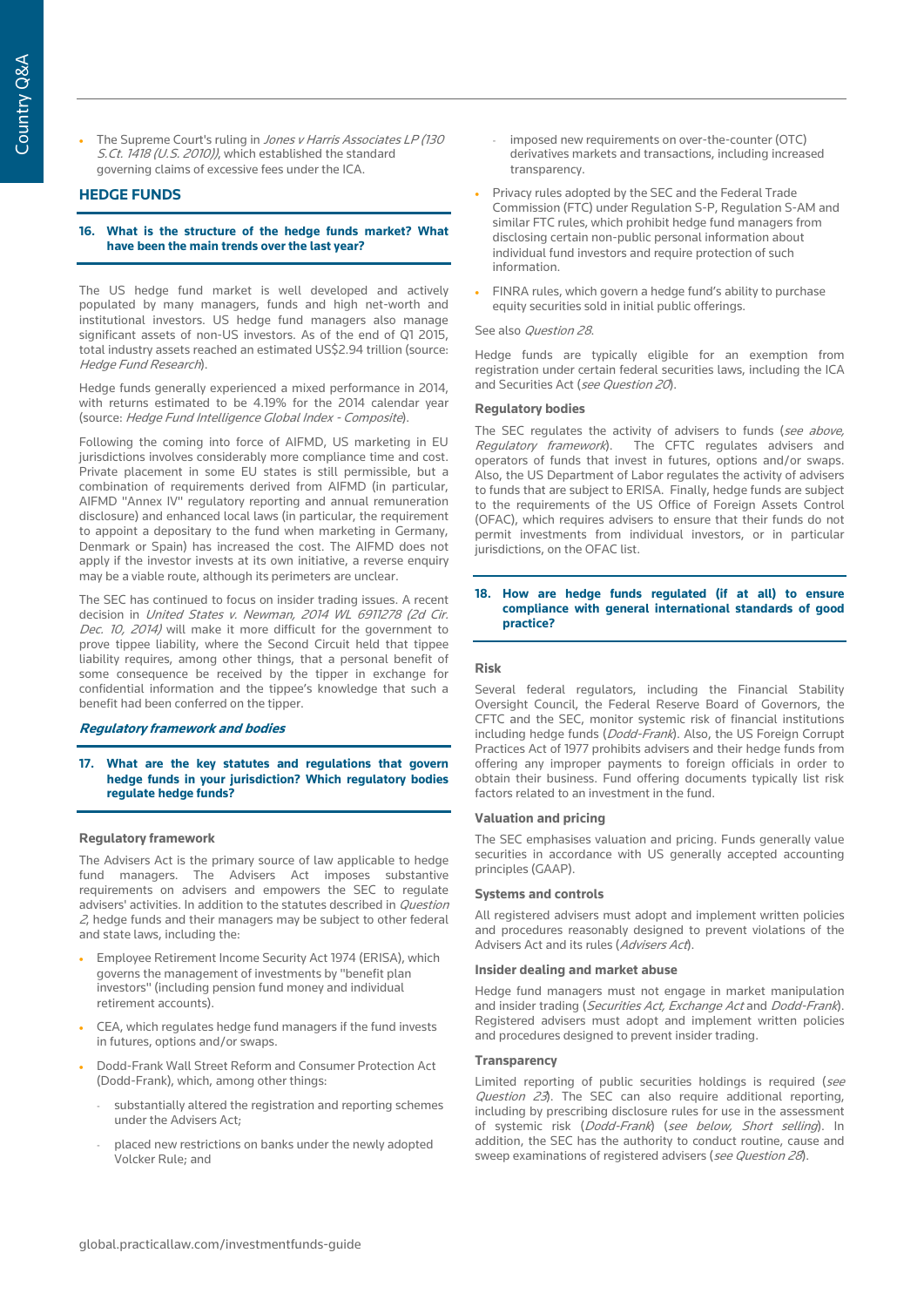### **Money laundering**

Most hedge fund managers maintain some sort of anti-money laundering programme, although they are not currently required to do so.

In addition, the anti-fraud rules of the Advisers Act apply to all US advisers, regardless of registration status (see Question 24).

## **Short selling**

The SEC must prescribe rules requiring monthly public disclosure of certain information relating to short sales (Dodd-Frank), although these rules have not yet been adopted.

Dodd-Frank prohibits "a manipulative short sale of any security". The SEC has also adopted a rule requiring stock exchanges to prevent short sales of certain stocks at a price that is lower than the current national best bid price if the price has decreased 10% or more from the closing price on the previous day.

Separately, issuer securities cannot be sold short within a restricted period before purchasing the same securities in the issuer's secondary public offering (Rule 105, Regulation M).

# **Marketing**

#### **19. Who can market hedge funds?**

Persons who sell interests in any hedge funds must be registered as broker-dealers, subject to certain limited exemptions for issuers who market their own securities. Other jurisdictions may apply similar or different regulations with respect to marketing interests in hedge funds, including the requirements of the Alternative Investment Fund Managers Directive (AIFMD), which govern the marketing activities of US advisers that market a hedge fund in the European Economic Area.

# **20. To whom can hedge funds be marketed?**

### **Regulation D of the Securities Act**

Interests in hedge funds are generally offered to US persons under a private placement exemption under the Securities Act.

An offering can be exempt from registration if sales are restricted to (Rule 506(b)):

- Accredited investors, generally defined as:
	- persons with a net worth of US\$1 million (with spouse) or annual income of US\$200,000 (US\$300,000 with spouse); and
	- businesses and other entity investors with total assets of US\$5 million.
- Up to 35 other purchasers that satisfy certain standards of sophistication.

The value of an individual's primary residence is not included as an asset for purposes of the calculation of net worth.

Rule 506(c), which was adopted in 2013 as part of the Jumpstart Our Business Startups Act (JOBS Act), created an exemption from registration that allows issuers to engage in "general solicitation" and "general advertising" of an offering, provided that all purchasers are "accredited investors" and certain other conditions are met, including that the issuer takes certain measures to verify purchasers' accredited investor status.

#### **Regulation S of the Securities Act**

Interests in non-US hedge funds may be exempt from registration under the Securities Act if offers and sales are made outside the US to non-US investors, even if those offers and sales are not made in a private placement.

### **Investment Company Act**

Hedge funds typically operate under one of the following exemptions from ICA registration:

- Interests are privately offered to, and held by, fewer than 100 US beneficial owners (section 3(c)(1) funds); or.
- Interests are only privately offered to qualified purchasers (section 3(c)(7) funds), which are generally:
	- persons with US\$5 million in investments;
	- companies or other institutions with US\$25 million in investments; and
	- persons investing solely on behalf of qualified purchasers.

# **Commodity Exchange Act**

Fund managers whose hedge funds invest in futures, options and/or swaps may be required to register as CPOs and/or CTAs with the CFTC and become members of the National Futures Association (NFA). Effective 31 December 2012, the CFTC narrowed the available exemptions from the CPO registration requirement, rescinding an exemption on which many fund managers had previously relied. As a result, general partners or managers of hedge funds that invest more than a *de minimis* portion of their assets in futures, options and/or swaps must register with the CFTC as a CPO. Registered CPOs must comply with various disclosure, record keeping and reporting requirements, as well as with other regulations.

#### **"Qualified client" rule**

An SEC-registered investment adviser is generally prohibited from receiving compensation based on the performance of a client's account unless the client is a "qualified client". Hedge funds typically offer interests in hedge funds solely to such "qualified clients", defined as:

- Persons or companies that have at least US\$1 million under management with the adviser after making the investment (assets under management test); or
- Persons or companies that have a net worth of more than US\$2 million prior to their investment (net worth test).

The net worth test excludes the value of an individual's primary residence and certain property-related debt for the purposes of determining a potential investor's status as a "qualified client".

#### **Investment restrictions**

## **21. Are there any restrictions on local investors investing in a hedge fund?**

To avoid regulation as an investment company under the ICA and the registration requirements under the Securities Act, a fund offering interests to investors in the United States must comply with restrictions outlined in *Question 20, Regulation D of the* Securities Act and Question 20, Investment Company Act.

In general, a fund that is organised outside the United States must only count its US investors to determine if:

It has fewer than 100 beneficial owners.

• All of its investors are qualified purchasers.

#### **Assets portfolio**

#### **22. Who holds the portfolio of assets? What regulations are in place for its protection?**

Registered advisers must engage a qualified custodian (such as a bank, registered broker-dealer or other financial institution) to hold client assets.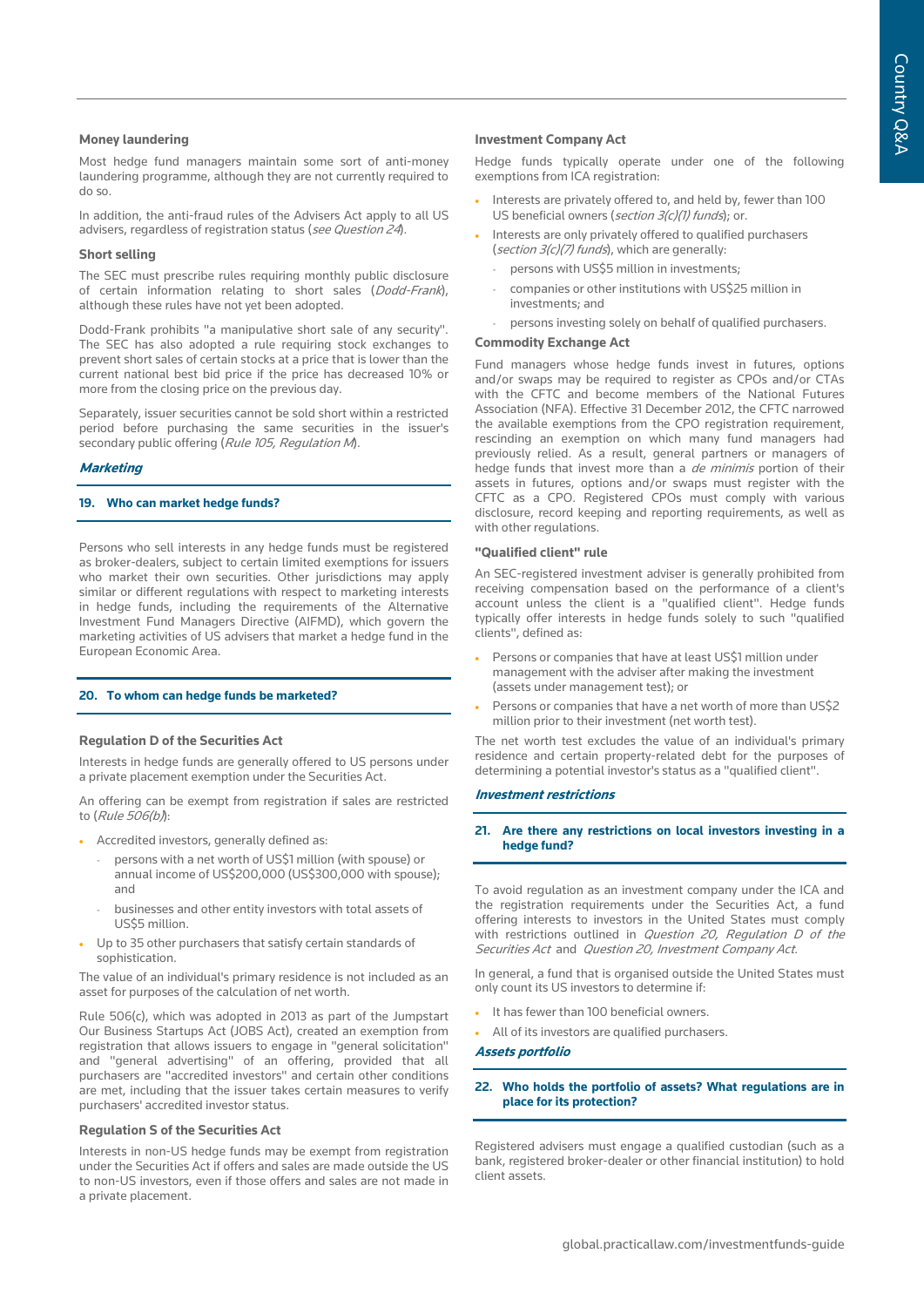- Deliver quarterly account statements.
- Provide notice of the qualified custodian.
- Arrange for surprise audits.

This exemption applies if they:

- Engage an independent public accountant to perform an annual audit. The accountant must be registered with, and subject to regular inspection by, the Public Company Account Oversight Board.
- Distribute financial statements prepared in accordance with GAAP within 120 days (or 180 days for funds of funds) of the end of the fund's fiscal year.

Additional rules apply when an affiliate acts as qualified custodian.

#### **Requirements**

#### **23. What are the key disclosure or filing requirements (if any) that must be completed by the hedge fund?**

Hedge funds and their advisers must make public filings, including the following, among others:

- Form ADV, the form used by investment advisers to register with the SEC (as well as filings by exempt reporting advisers), which requires certain disclosures about:
	- the types of services offered by an investment adviser;
	- the adviser's fee schedule;
	- disciplinary information relevant to the adviser or its employees;
	- conflicts of interest; and
	- the educational and business background of management and key advisory personnel of the adviser.
- Ownership in public companies above certain specified thresholds set out in the Exchange Act.
- Certain exchange traded equity securities, equity options/warrants, shares of closed-ended funds and convertible debt securities (only for advisers qualifying as institutional investment managers with discretion over US\$100 million in those securities).
- Certain large positions (including Form 13H "large trader" filings and other filings with the US Treasury Department, the Federal Reserve Bank System and the Bureau of Economic Analysis where certain thresholds are reached).
- For advisers whose funds invest in futures, options and/or swaps, for certain filings with the CFTC.
- Form D filings to disclose initial and annual sales of fund interests in the US.
- Filings with states under Blue Sky laws.
- Filings with the Internal Revenue Service.
- For hedge funds that acquire non-US investments, certain foreign filings may be required.

In addition, the SEC has adopted substantial new reporting obligations with respect to hedge funds under Form PF. Form PF imposes filing obligations on registered advisers with at least US\$150 million private fund assets under management, as follows:

- "Large" hedge fund advisers (advisers managing hedge funds (including certain separately managed accounts) that collectively have at least US\$1.5 billion in assets under management) must file Form PF on a quarterly basis.
- Other hedge fund advisers managing less than US\$1.5 billion hedge fund assets under management must file annually (and are subject to less comprehensive disclosure requirements).
- Form PF requires disclosure of the following items, among other things, with respect to each hedge fund:
	- the fund's investment strategy;
	- gross and net assets;
	- percentage of assets managed using high-frequency, computer-driver trading algorithms;
- largest creditors;
- notional value of derivatives:
- number of equity holders;
- percentage of the fund owned by certain types of investors; and
- monthly and quarterly performance information.

Funds of funds are permitted to provide a narrow subset of the Form PF disclosures required of other private funds.

Offering memoranda, marketing materials and side letters are not required to be filed with the SEC but are subject to review by the SEC on examination.

#### **24. What are the key requirements that apply to managers or operators of hedge funds?**

All hedge fund managers are subject to Advisers Act anti-fraud provisions. US private fund managers with assets under management above US\$150 million generally must register with the SEC (*Dodd-Frank*) (see Question 28). Managers with separate account clients typically must register with the SEC if they have assets under management above US\$100 million. Registration subjects an adviser to various Advisers Act requirements including those relating to custody, advertising, personal trading, record keeping and proxy voting.

Advisers not subject to registration under the Advisers Act may still be subject to state registration requirements. Advisers to funds engaging in futures, options and/or swaps transactions can also be subject to registration under the CEA.

Non-US advisers can manage assets of US investors. However, depending on the nature and extent of their US activities, non-US advisers can be required to register with the SEC or otherwise be subject to the Advisers Act in certain respects. Non-US advisers to hedge funds are exempt from registration under the Advisers Act if all of the following apply:

- Have no place of business in the US.
- Have, in total, fewer than 15 clients and investors in the US in private funds advised by the adviser.
- Have less than US\$25 million of aggregate assets under management attributable to such clients and investors.
- Do not hold themselves out to the public in the US as an investment adviser or advise funds registered under the ICA.

#### **Legal fund vehicles and structures**

**25. What are the main legal vehicles used to set up a hedge fund and what are the key advantages and disadvantages of using these structures?**

US hedge funds are typically structured as Delaware limited partnerships or LLCs. These vehicles afford investors limited liability while providing the manager with broad authority. Typically, the fund also enters into a separate management agreement with the manager. Investor interests are referred to as limited partnership interests or membership interests.

The typical structures include a master-feeder structure and a parallel fund structure.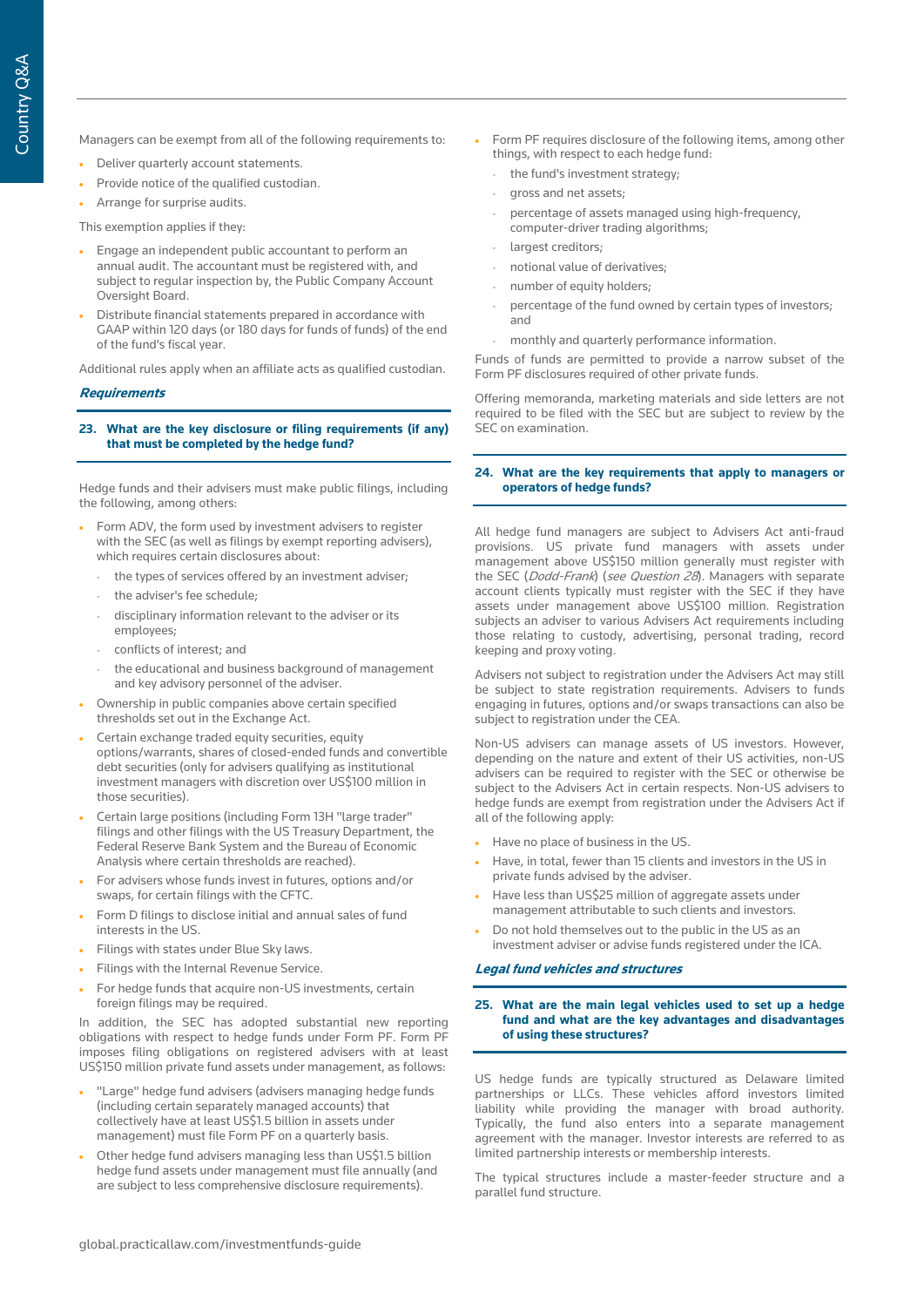#### **Master-feeder structure**

In a master-feeder structure, one or more "feeder" funds (which often include both a US entity that is treated as a partnership for US tax purposes and a non-US entity treated as a corporation for US tax purposes) invest in a "master" fund, which is typically treated as a partnership for US tax purposes.

The non-US feeder fund, taxable as a corporation, is generally organised in a tax-efficient jurisdiction, such as the Cayman Islands. US taxable investors typically invest in a US feeder fund, and non-US investors and US tax-exempt investors typically invest in the non-US feeder fund.

Advantages. The main advantage of a master-feeder structure is that the adviser can manage a single pool of assets.

Disadvantages. Because the adviser manages a single pool of assets, the master/feeder structure may not permit the adviser to tailor its management of a pool of assets to address the specific tax considerations of the offshore fund and of the investors in the onshore fund.

#### **Parallel fund structure**

In a parallel fund structure, the manager manages a Delaware limited partnership or LLC, and a non-US corporation, side by side. The non-US corporation is generally organised in a tax-efficient jurisdiction, such as the Cayman Islands.

Advantages. The main advantage of a parallel fund structure is that the manager can make different investments for the US fund and the non-US fund based on tax or other considerations.

Disadvantages. A parallel fund structure may be more complex to operate due to the administrative burdens associated with allocating trades between different pools of assets pursuing a similar strategy and the problems that may arise where, for example, the securities being traded are in short supply.

Managers can also provide advice to investors through separately managed accounts.

# **Tax treatment**

#### **26. What is the tax treatment for hedge funds?**

#### **Funds**

There is no federal entity level tax on domestic/onshore funds, so long as they are treated as partnerships and not as publicly traded partnerships for US income tax purposes (which can be taxable as corporations in certain circumstances). An offshore fund formed as a non-US corporation or partnership that is taxed as a corporation for US income tax purposes is subject to:

- Net-basis US tax and an additional branch profits tax on the fund's share of income that is, or is treated as, effectively connected with a US trade or business (ECI) conducted by the fund.
- US withholding tax on US corporate dividends and certain other US source income that is not ECI.
- A US withholding tax on a broad range of US-source withholdable payments under FATCA. This will generally not apply if the fund enters into a withholding/reporting agreement with the US Treasury or complies with an applicable intergovernmental agreement.

#### **Resident investors**

For an entity treated as a partnership, a taxable US investor reports on its own tax return its distributive share of the fund's annual taxable income or loss, regardless of whether distributions are received. The tax character of the income or loss also generally passes to the investor.

Investments by US taxable investors in offshore entities treated for US tax purposes as corporations are subject to special rules.

#### **Non-resident investors**

Non-US investors and US tax-exempt entities typically invest through an offshore corporation, generally to avoid:

- For non-US investors, direct US tax on ECI and the obligation to make tax filings in the US.
- For US tax-exempt entities, unrelated business taxable income.
- For the relevant tax rates, see Question 13.

### **Restrictions**

**27. Can participants redeem their interest? Are there any restrictions on the right of participants to transfer their interests to third parties?**

#### **Redemption of interest**

Investors can usually redeem periodically (typically, monthly or quarterly) with prior notice. Redemptions can be subject to:

- Lock-up periods.
- Fees.
- Gates.
- Suspensions.
- Reserves.

#### **Transfer to third parties**

Transfers are typically restricted and require prior approval by the general partner or manager.

#### **Reform**

#### **28. What (if any) proposals are there for the reform of hedge fund regulation?**

In 2013, US financial regulators issued final regulations implementing the Volcker Rule, which, subject to certain exceptions, prohibits proprietary trading and the investment in, and sponsorship of, private funds, including most hedge funds, by banking entities and their affiliates that are subject to regulation under the US Bank Holding Company Act of 1956, as amended. To comply with the law, entities subject to the Volcker Rule strictures are evaluating their compliance requirements and may seek to redeem, transfer, or restructure their ownership interests in hedge funds. Full compliance with the Volcker Rule regulations is required by 21 July 2015, although the effective date for compliance with the portion of the Volcker Rule relating to banks' unwinding of their ownership interests in "legacy" funds has been extended to 21 July 2017.

In addition, the SEC has been focused on cybersecurity and recently issued guidance on measures investment advisers should consider in addressing cybersecurity risk.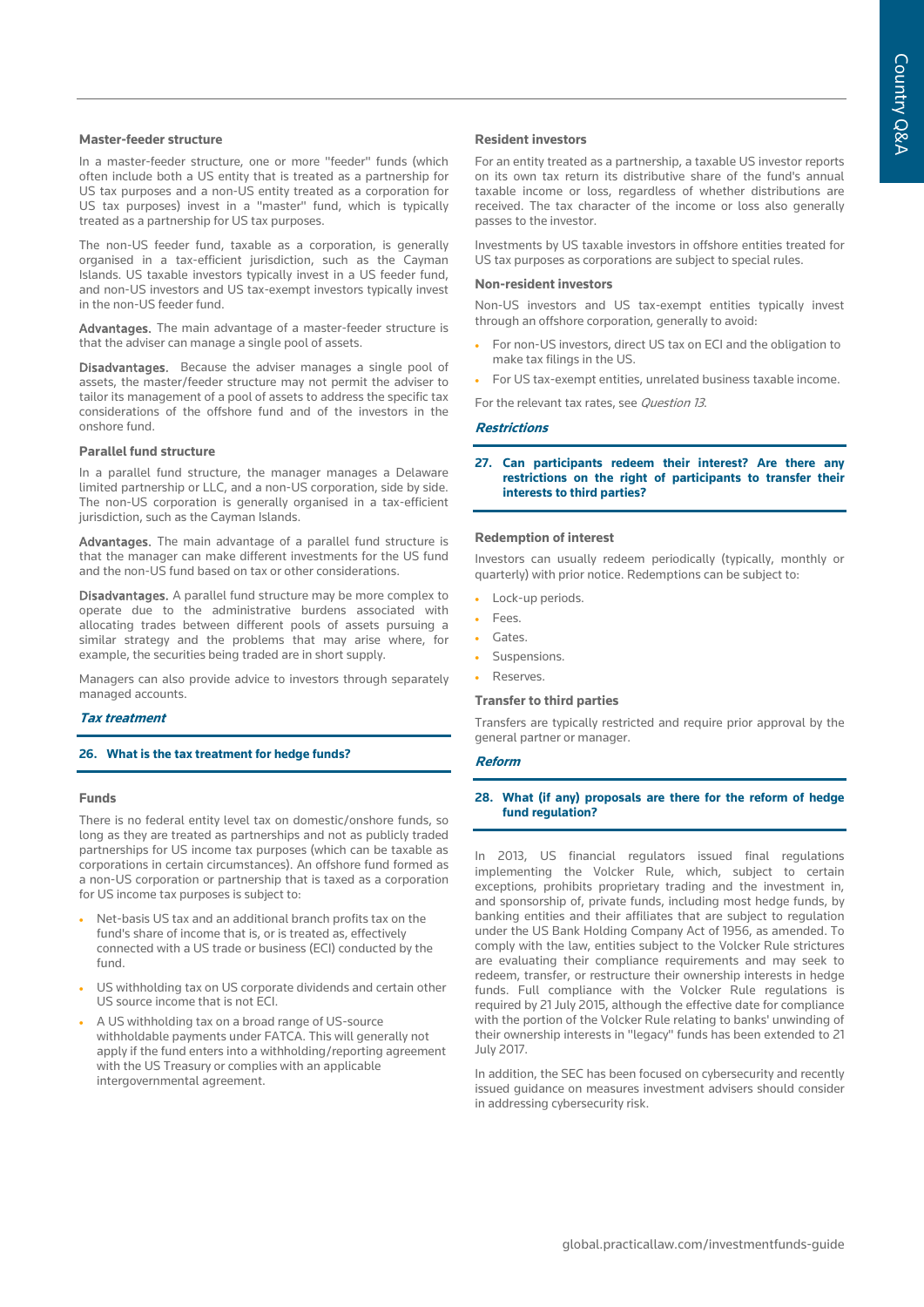# Practical Law Contributor profiles



# Bryan Chegwidden, Partner

- Ropes & Gray LLP
- $\overline{1}$  +1 212 497 3636 F +1 646 728 1576
- E bryan.chegwidden@ropesgray.com
- W www.ropesgray.com

Professional qualifications. Massachusetts, US, 1987; New York, US, 2004

# Areas of practice. Investment funds.

Non-professional qualifications. JD, Yale Law School, 1987; BA Trinity College, 1984

#### Recent transactions

- Represented BlackRock in connection with its acquisition of Swiss Re's fund of funds business.
- Advises investment advisers, broker-dealers, and open-ended and closed-ended funds.
- Advises clients on the organisation of hedge funds, private equity funds and funds of funds (both registered and unregistered), with a particular emphasis on non-US sponsors offering products and services in the US.

# Languages. English, French

Professional associations/memberships. Advisory board, Mutual Fund Directors Forum.

#### Publications

- Co-author, Investment funds: United States, Practical Law Investment Funds Multi-jurisdictional Guide, 2013.
- Co-author, Investment funds: United States, Practical Law Investment Funds Multi-jurisdictional Guide, 2012.



## James Thomas, Partner

- Ropes & Gray LLP  $\overline{1}$  +1 617 951 7367<br> $\overline{5}$  +1 617 235 048 F +1 617 235 0483 E james.thomas@ropesgray.com
- W www.ropesgray.com

# Professional qualifications. Massachusetts, US, 1997

Areas of practice. Investment funds and investment advisers.

Non-professional qualifications. JD, magna cum laude, Harvard Law School, 1997; AB, summa cum laude, Dartmouth College, 1994

#### Recent transactions

- Focusing on regulatory and transactional matters relating to the financial services industry.
- Ongoing representation of investment advisers, open-ended and closed-ended funds and their trustees, and hedge funds and other private investment vehicles.
- Working with clients to structure investment products with an emphasis on alternative investment strategies.
- Representing public and private companies in the financial services and other industries in a variety of matters, including debt and equity offerings, mergers and acquisitions and investment transactions.

#### Professional associations/memberships

- American Bar Association.
- Boston Bar Association, Co-chair, Investment Companies and Advisors Committee (2008-2011).

# Publications

- Co-author, Investment funds: United States, Practical Law Investment Funds Multi-jurisdictional Guide, 2013.
- Co-author, Investment funds: United States, Practical Law Investment Funds Multi-jurisdictional Guide, 2012.